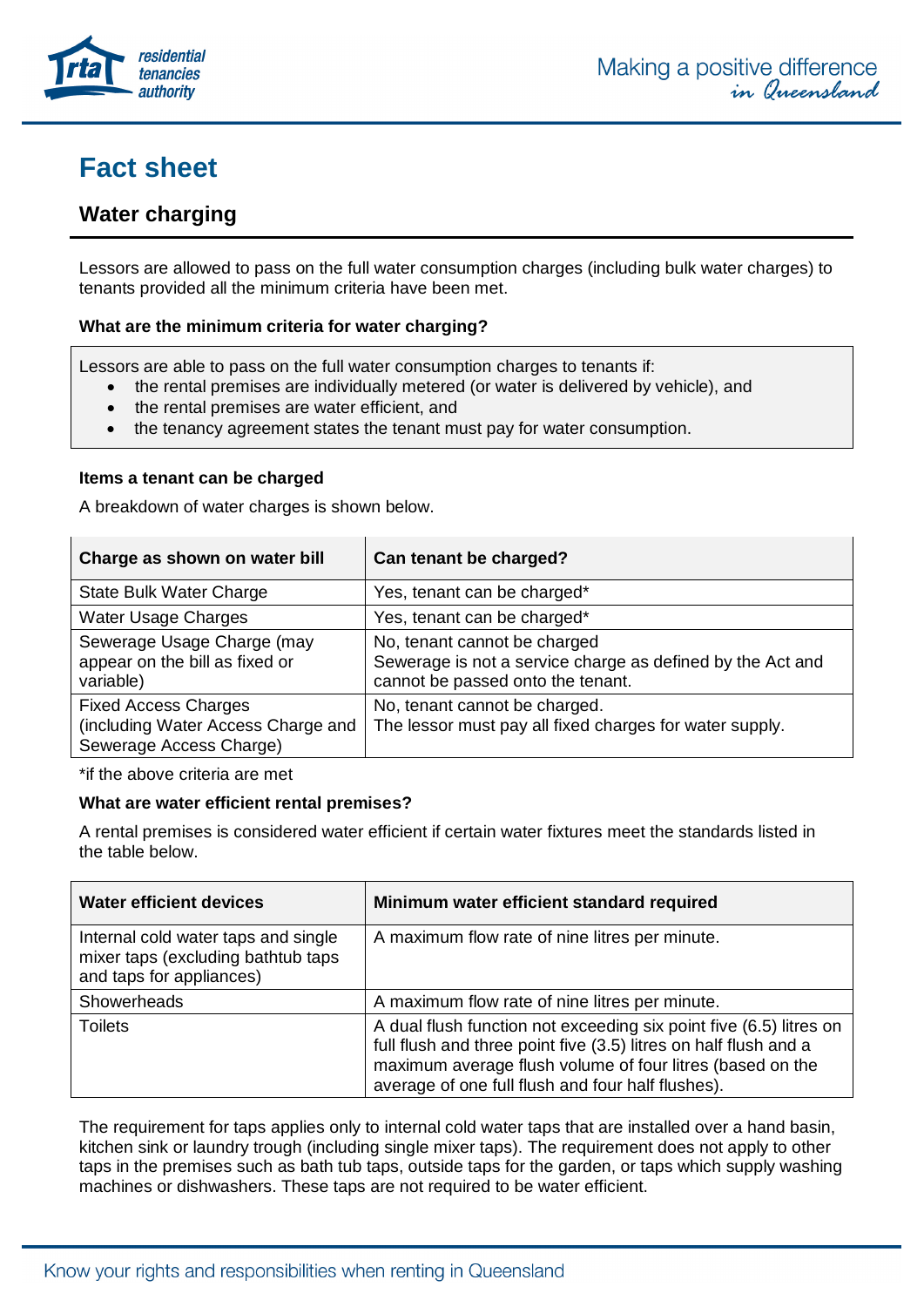

#### **How can the lessor/agent prove the premises are water efficient?**

At the start of the tenancy agreement, the lessor/agent and tenant should negotiate arrangements for water charging and the frequency of charges. The presence of water efficient devices should be noted on the *Entry condition report* (Form 1a).

Lessors/agents should be able to demonstrate the presence of water efficient devices where it may be unclear, such as by providing copies of:

- plumbing reports
- receipts
- packaging
- warranties or instruction manuals for taps and showerheads, etc.

For any water fixtures produced from 2005 onwards, the easiest way to check if they meet the required efficiency standard is to look for products with a WELS rating of three stars or higher. WELS is Australia's water efficiency labelling scheme which rates fixtures including taps, showerheads and toilets according to water efficiency – the more stars the better. To find out more about the scheme or search the registered product database, visit www.waterrating.gov.au.

Important points to note:

.

- tenants and lessors/agents should negotiate obligations at the start of the tenancy and put these in the tenancy agreement, for example, if the lessor is to contribute to water costs.
- it may be helpful to contact your local water provider about average local water consumption. You can find the correct contact details on your latest water bill.
- water billing periods are unlikely to align with tenancy agreements. It's important that both the tenant and the lessor/agent make note of the water meter readings on the condition reports at the start and end of the tenancy to calculate water consumption.
- lessors will receive the water bill, pay the full amount and provide their tenants with a copy of any water bills or evidence of water consumption to verify the amount to be charged. Tenants will not be billed directly by water supply authorities.
- tenants have one month to pay the agreed amount for water consumption after the lessor provides evidence of the costs to the tenant. The lessor/agent can not require the tenant to pay more than the billable amount, or charge tenants late fees.
- if the tenant and lessor/agent cannot agree about water charges, the RTA's dispute resolution service may be able to assist.